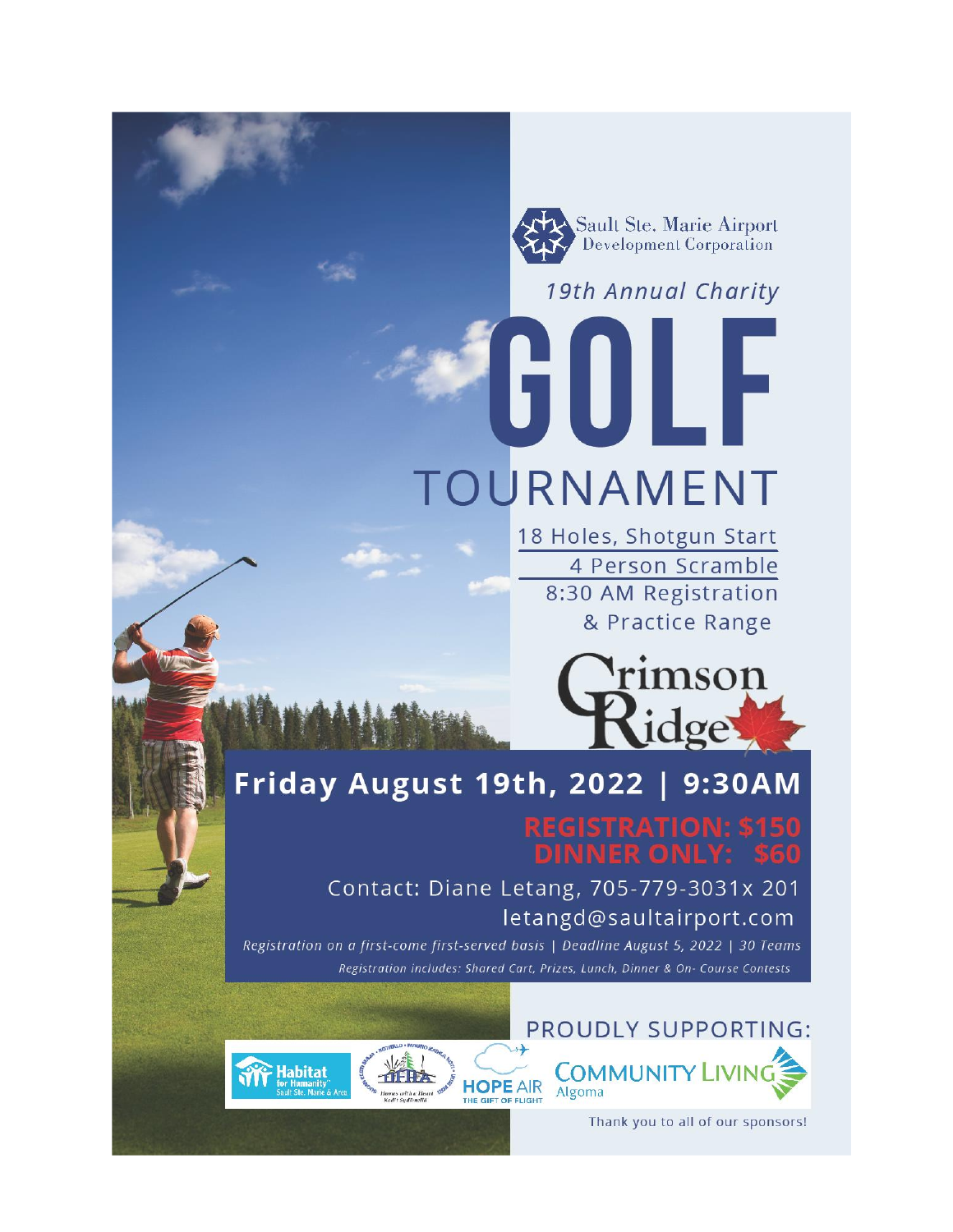

#### **19th Annual SSMADC Charity Golf Tournament**

Friday August 19<sup>th</sup>, 2022 Crimson Ridge Golf Club

#### REGISTRATION FORM

|                           |       | #1 | #2 | #3 | #4 |
|---------------------------|-------|----|----|----|----|
| <b>Golf /Lunch/Dinner</b> | \$150 |    |    |    |    |
|                           |       |    |    |    |    |
|                           |       | #1 | #2 | #3 | #4 |
| <b>Dinner Only</b>        | \$60  |    |    |    |    |

Payment **must** accompany registration forms.

Cash, Credit or cheque only. Cheques are to be made payable to: SSMADC. Registration forms may be dropped off at the Airport Administration Office at the Sault Ste. Marie Airport, Room 206 or mail form & cheque to: **SSMADC,1-475 Airport Road, Sault Ste. Marie, ON, P6A 5K6. No later than August 5th, 2022**

**For more information**, contact: Diane Letang at: (705) 779-3031 ext. 201

**# 1 Registration** *(please fill out one registration per person)*

| Email (mandatory): _________________________                   | Lunch Option (circle one): Hamburger or Hotdog                                                   |  |  |
|----------------------------------------------------------------|--------------------------------------------------------------------------------------------------|--|--|
| # 2 Registration (please fill out one registration per person) |                                                                                                  |  |  |
|                                                                |                                                                                                  |  |  |
| Email (mandatory): _________________________                   | Lunch Option (circle one): Hamburger or Hotdog                                                   |  |  |
| #3 Registration (please fill out one registration per person)  |                                                                                                  |  |  |
|                                                                |                                                                                                  |  |  |
|                                                                | Lunch Option (circle one): Hamburger or Hotdog                                                   |  |  |
| #4 Registration (please fill out one registration per person)  |                                                                                                  |  |  |
|                                                                |                                                                                                  |  |  |
|                                                                | Lunch Option (circle one): Hamburger or Hotdog                                                   |  |  |
| formed into a foursome by the golf committee.                  | NOTE: Register in singles, pairs, threesomes or a full team (foursome) all partial teams will be |  |  |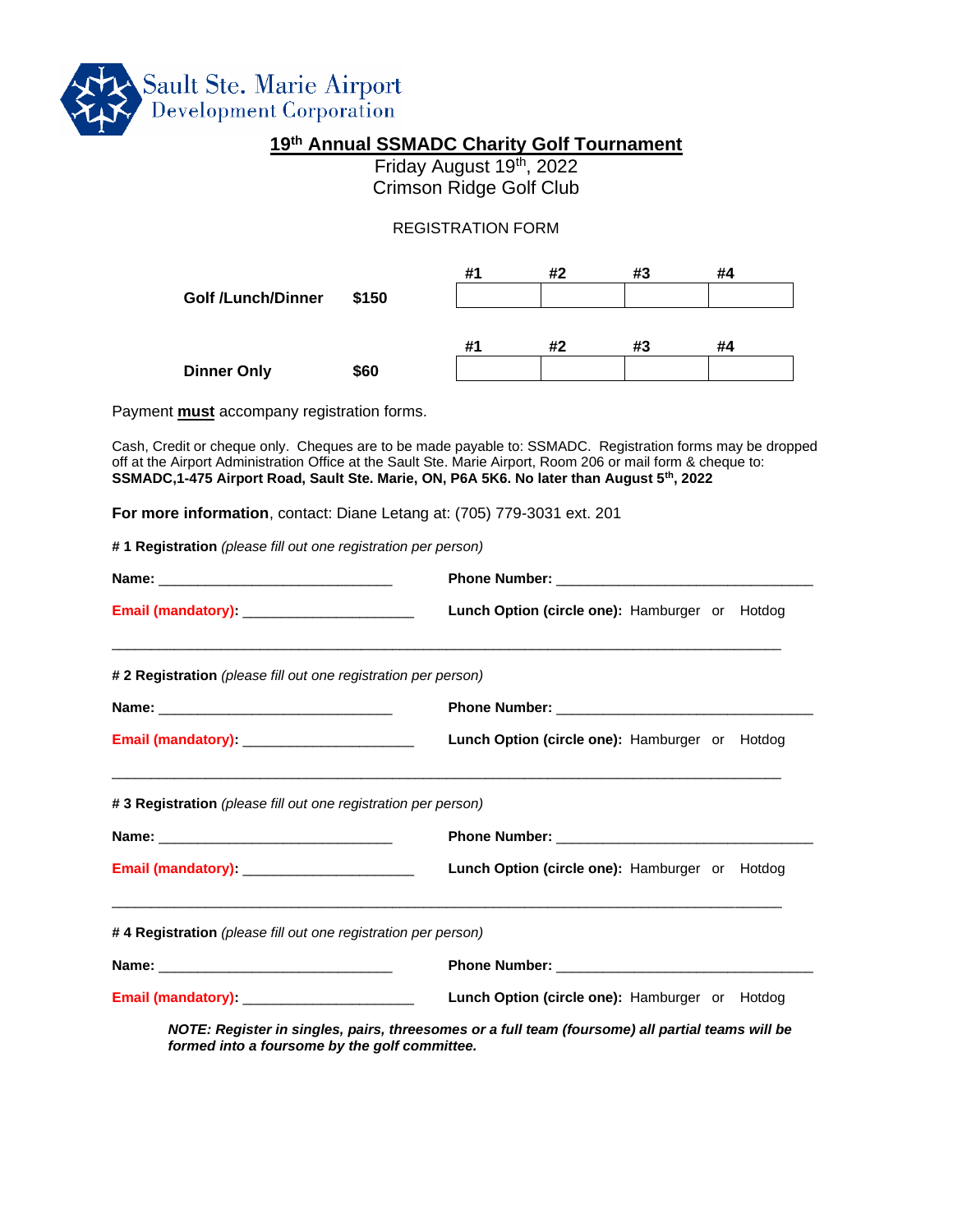

## 2022 SSMADC Charity Golf Tournament Sponsorship Opportunities

The Sault Ste. Marie Airport Development Corporation (SSMADC) is offering exciting, high-profile advertising and sponsorship opportunities during the 2022 SSMADC Charity Golf Tournament which will be held on Friday August 19<sup>th</sup>, 2022 at the Crimson Ridge Golf Club in Sault Ste. Marie. These opportunities will deliver the highest profile attention to your company before, during, and after the tournament. All proceeds from this event will be distributed between Community Living Algoma, Hope Air, the Ontario Finnish Resthome Association and Habitat for Humanity. Not only will your organization receive recognition, but you will also be helping to provide support services for members of the community with intellectual disabilities through the many initiatives of Community Living Algoma, accessible furniture in common areas of the Ontario Finnish Resthome, flights for patients in vital need of medical care through Hope Air, and fencing for the backyard of a fully accessible Habitat Home here in Sault Ste. Marie.

SSMADC is excited to share with you the new sponsorship promotional opportunities for this year's Charity Golf Tournament. The attached outline of sponsorship categories will provide you with a comprehensive listing of sponsorship opportunities available to help your company achieve maximum exposure at the golf tournament.

Please review the attached information to make a reservation to sponsor the item(s) of your choice. All sponsors are invited to forward promotional items and/or brochures to be distributed to all of the tournament participants. We would be happy to answer any questions you or your organization may have regarding specific sponsorship opportunities or the many benefits of sponsoring the 2022 SSMADC Charity Golf Tournament.

The deadline for ads is August 5<sup>th</sup>, 2022. Remember, all sponsorships are on a firstcome, first-served basis, make your sponsorship selection today!

For more information, please contact:

Diane Letang SSMADC 779.3031 ext. 201 [letangd@saultairport.com](mailto:letangd@saultairport.com)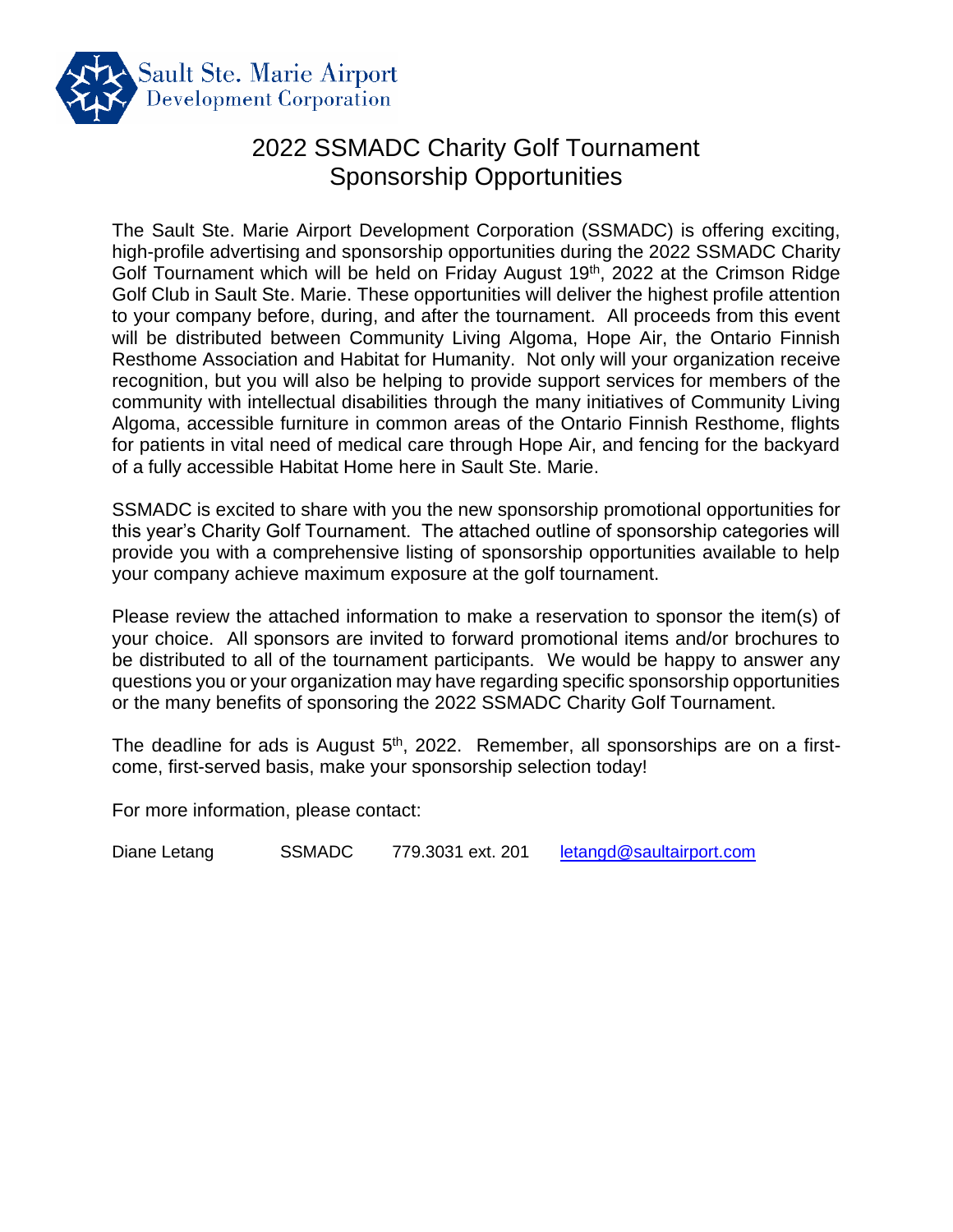

### Sponsor the 2022 SSMADC Charity Golf Tournament

Increase your company's exposure and show your community spirit!

| Sponsor-a-Hole                                                                                                               | \$500/Hole |  |  |  |
|------------------------------------------------------------------------------------------------------------------------------|------------|--|--|--|
| Company name on signage at a dedicated hole<br>Acknowledgement on the event e-mails, in the program and at the dinner        |            |  |  |  |
| <b>Golf Cart Sponsor</b><br>Company name on signage on Golf Carts                                                            | \$500      |  |  |  |
| Acknowledgement on the event e-mails, in the program and at the dinner                                                       |            |  |  |  |
| Live Scoring Application Sponsor<br>Company name on the live scoring app                                                     | \$200      |  |  |  |
| Acknowledgment on the event e-mails, in the program and at the dinner                                                        |            |  |  |  |
| Lunch Sponsor<br>Company name on signage and on the lunch tickets                                                            | \$400/Each |  |  |  |
| Acknowledgement on the event e-mails, in the program and at the dinner                                                       |            |  |  |  |
| Longest Drive (Men &/or Women)                                                                                               | \$400/Each |  |  |  |
| Company name on signage at the Longest Drive hole<br>Acknowledgement on the event e-mails, in the program and at the dinner  |            |  |  |  |
| Closest to Pin (Men &/or Women)                                                                                              | \$400/Each |  |  |  |
| Company name on signage at the Closest to Pin hole<br>Acknowledgement on the event e-mails, in the program and at the dinner |            |  |  |  |

Cash Donations and prizes greatly appreciated

Acknowledgement to all golfers and participants